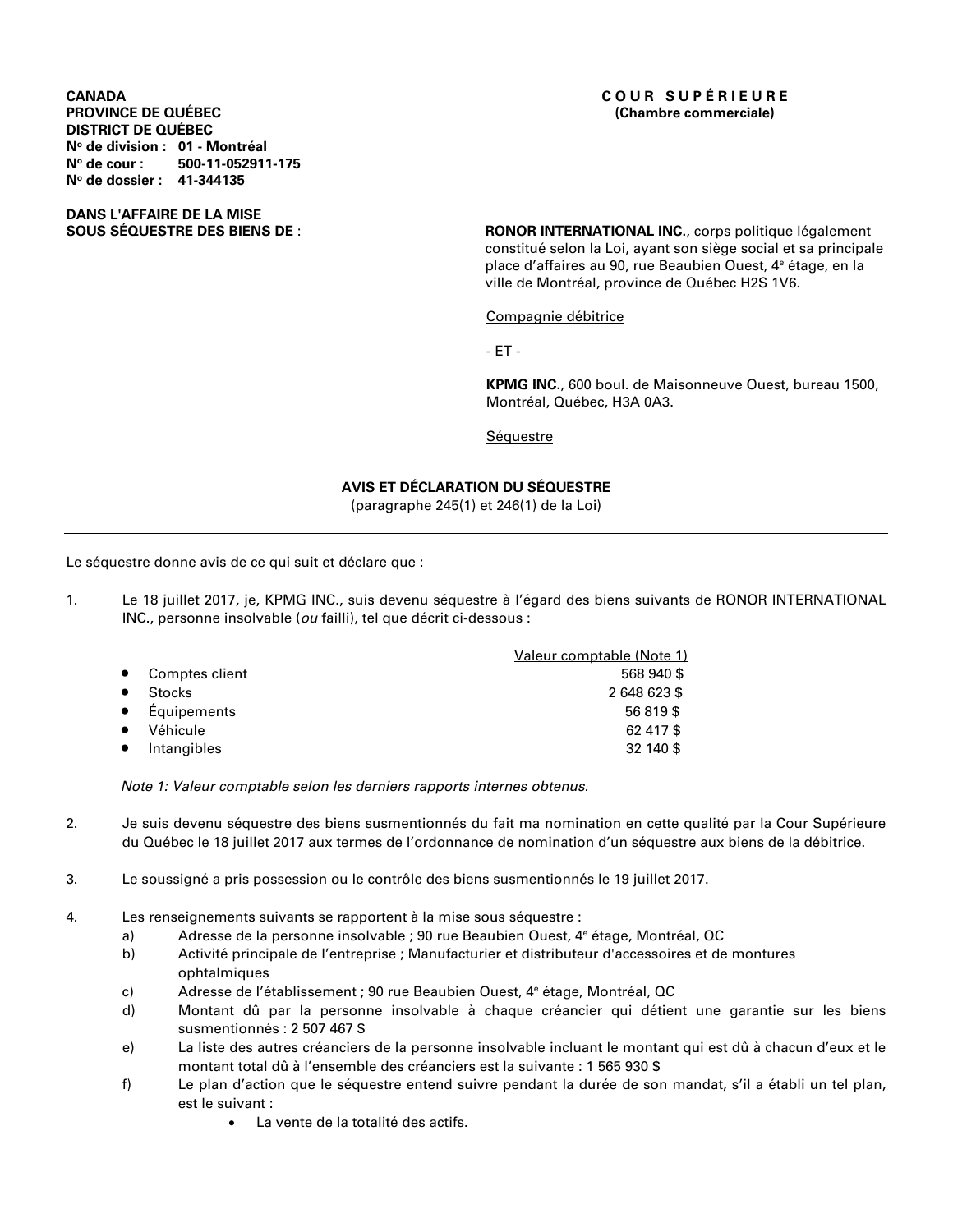g) Personne-ressource du séquestre : Mickaël Marchand

 Téléphone : (514) 840-2165 Télécopieur : (514) 840-2121 Courriel : ronor@kpmg.ca

Daté le 27 juillet 2017, à Montréal.

KPMG INC. Séquestre Dev A. Coossa, CIRP, SAI 600, boul. de Maisonneuve Ouest, bureau 1500 Montréal (Québec) H3A 0A3 (514) 840-2100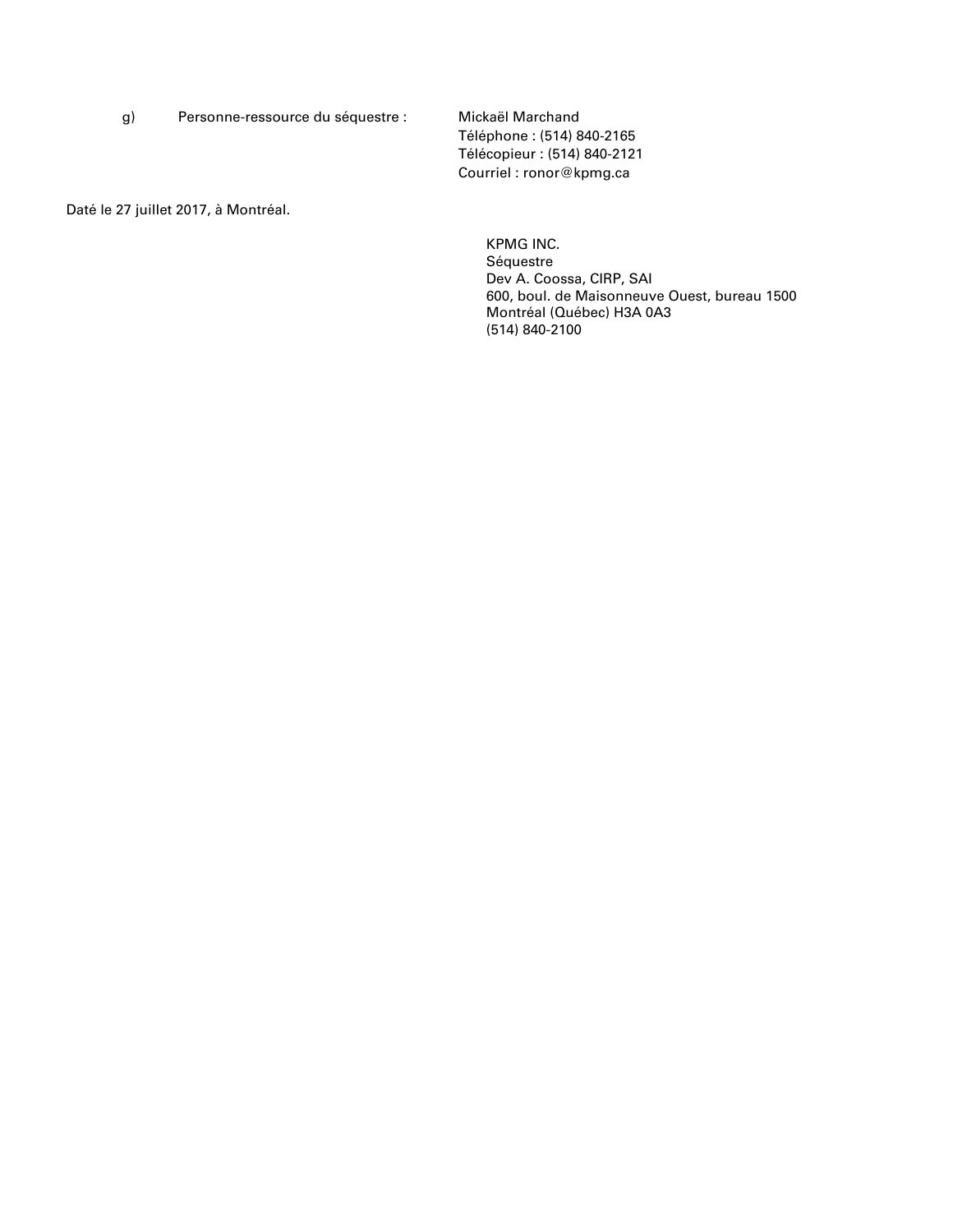### **CANADA** SUPERIOR COURT **PROVINCE OF QUEBEC (Commercial Division) DISTRICT OF QUEBEC<br>Division N°: 01 - M Division No : 01 - Montreal**  Court N° : 500-11-052911-175<br>Estate N° : 41-344135 **Estate N°:**

**IN THE MATTER OF THE RECEIVERSHIP OF : <b>RONOR INTERNATIONAL INC.**, body politic and corporate, duly incorporated according to Law, and having its head office and principal place of business at 90, Beaubien Street West, 4<sup>th</sup> Floor, in the city of Montreal, province of Quebec H2S 1V6.

Debtor Company

- AND -

**KPMG INC.**, 600 de Maisonneuve Blvd. West, Suite 1500, Montreal, Quebec, H3A 0A3.

**Receiver** 

## **NOTICE AND STATEMENT OF THE RECEIVER**

(Subsection 245(1) and 246(1) of the Act)

The receiver gives notice and declares that:

1. On the 18<sup>th</sup> day of July 2017, I, KPMG INC., became the receiver in respect of the property of RONOR INTERNATIONAL INC., an insolvent person, that is described below:

|                     | <b>Book value (Note 1)</b> |
|---------------------|----------------------------|
| Accounts receivable | \$568,940                  |
| Inventory           | \$2,648,623                |
| Equipment           | \$56,819                   |
| Vehicle             | \$62.417                   |
| Intangibles         | \$32,140                   |
|                     |                            |

*Note 1: Book value according to the most recent internal reports provided by the insolvent person.* 

- 2. I became a receiver by virtue of being appointed by the Superior Court pursuant to the order dated July 18, 2017.
- 3. The undersigned took possession or control of the property described above on the 19<sup>th</sup> day of July 2017.
- 4. The following information relates to the receivership:
	- a) Address of insolvent person (*or* bankrupt) ; 90 Beaubien Street West, 4th Floor, Montreal, QC
	- b) Principal line of business ; Manufacturing and distribution of ophthalmic accessories and frames
	- c) Location(s) of business ; 90 Beaubien Street West, 4th Floor, Montreal, QC
	- d) Amount owed by insolvent person (*or* bankrupt) to each creditor who holds a security on the property described above: \$ 2,507,467
	- e) The list of other creditors of the insolvent person (*or* bankrupt) and the amount owed to each creditor and the total amount due by the insolvent person (or the bankrupt) is as follows: \$ 1,565,930
	- f) The intended plan of action of the receiver during the receivership, to the extent that such a plan has been determined, is as follows:
		- The sale of all the assets.